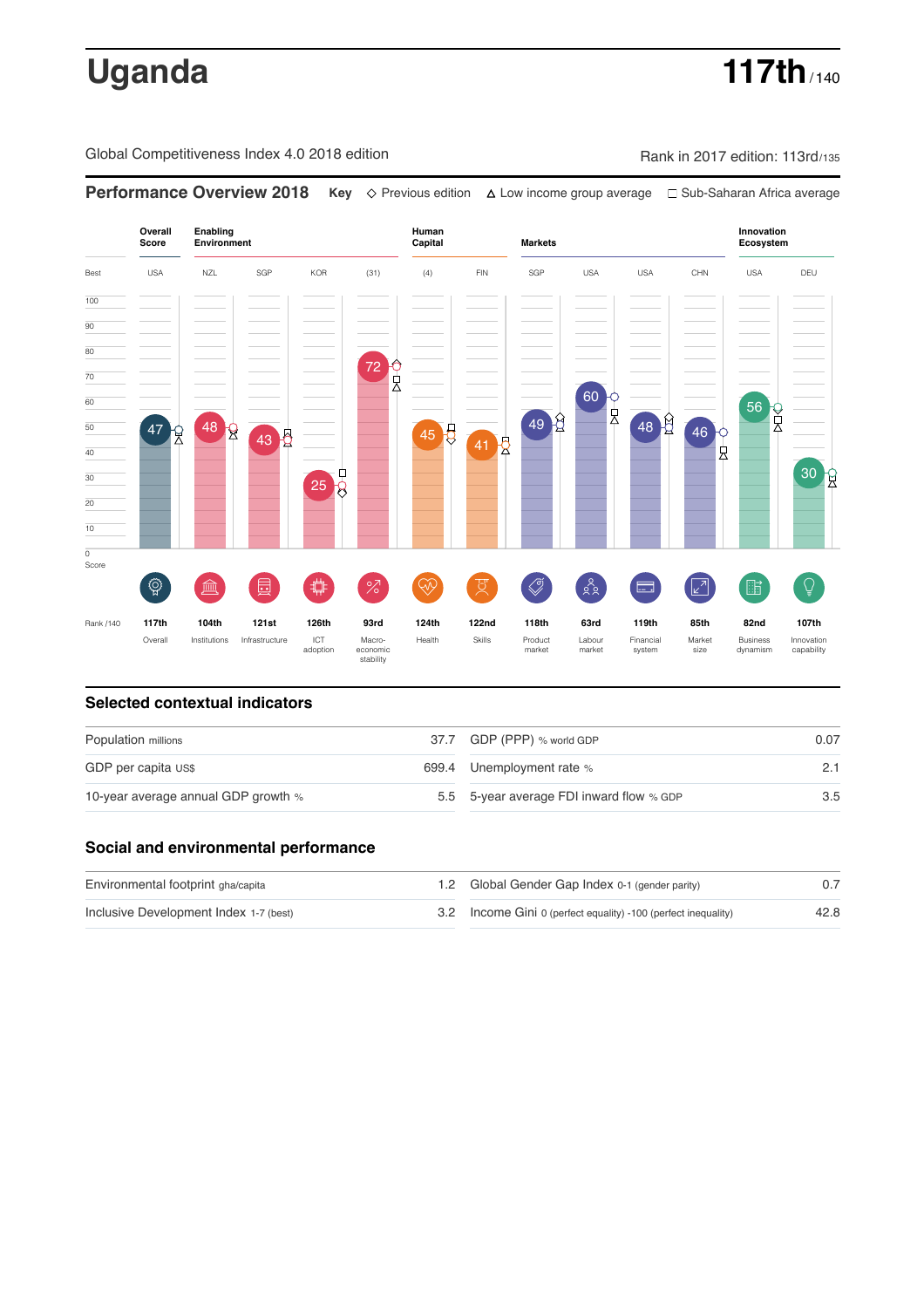# **Uganda 117th**/140

| <b>Index Component</b>                                                   | Value          | Score *           | Rank/140 | <b>Best Performer</b>       |
|--------------------------------------------------------------------------|----------------|-------------------|----------|-----------------------------|
| 寙<br>Pillar 1: Institutions 0-100 (best)                                 |                | 47.9 ↑            | 104      | <b>New Zealand</b>          |
| 1.01 Organized crime 1-7 (best)                                          | 3.8            | 46.8 ↓            | 118      | Finland                     |
| 1.02 Homicide rate /100,000 pop.                                         | 11.5           | $62.6 =$          | 121      | Multiple (9)                |
| 1.03 Terrorism incidence 0 (very high) -100 (no incidence)               | 98.3           | 98.3 ↑            | 100      | Multiple (24)               |
| 1.04 Reliability of police services 1-7 (best)                           | 3.6            | 43.2 ↓            | 105      | Finland                     |
| 1.05 Social capital 0-100 (high)                                         | 53.8           | 53.8 $\sqrt{ }$   | 48       | Australia                   |
| 1.06 Budget transparency 0-100 (best)                                    | 61.5           | $61.5 =$          | 49       | Multiple (2)                |
| 1.07 Judicial independence 1-7 (best)                                    | 3.3            | 38.5 ↓            | 91       | Finland                     |
| 1.08 Efficiency of legal framework in challenging regulations 1-7 (best) | 3.2            | 36.6 个            | 75       | Finland                     |
| 1.09 Freedom of the press 0-100 (worst)                                  | 36.8           | 63.2 $\sqrt{ }$   | 95       | Norway                      |
| 1.10 Burden of government regulation 1-7 (best)                          | 3.6            | 43.4 ↑            | 57       | Singapore                   |
| 1.11 Efficiency of legal framework in settling disputes 1-7 (best)       | 3.7            | 45.1 ↓            | 69       | Singapore                   |
| 1.12 E-Participation Index 0-1 (best)                                    | 0.62           | 62.4 ↑            | 84       | Multiple (3)                |
| 1.13 Future orientation of government 1-7 (best)                         | 3.8            | 47.5 ↑            | 59       | Singapore                   |
| 1.14 Incidence of corruption 0-100 (best)                                | 26.0           | 26.0 ተ            | 127      | New Zealand                 |
| 1.15 Property rights 1-7 (best)                                          | 4.0            | $50.8$ ↑          | 91       | Finland                     |
| 1.16 Intellectual property protection 1-7 (best)                         | 3.4            | 40.5 ↑            | 109      | Finland                     |
| 1.17 Quality of land administration 0-30 (best)                          | 10.5           | $35.0 =$          | 99       | Singapore                   |
| 1.18 Strength of auditing and reporting standards 1-7 (best)             | 4.2            | 52.6 个            | 99       | Finland                     |
| 1.19 Conflict of interest regulation 0-10 (best)                         | 5.0            | $50.0 =$          | 95       | Multiple (2)                |
| 1.20 Shareholder governance 0-10 (best)                                  | 5.0            | $50.0 =$          | 81       | Kazakhstan                  |
| 員<br>Pillar 2: Infrastructure 0-100 (best)                               |                | 43.2 ↓            | 121      | Singapore                   |
| 2.01 Road connectivity index 0-100 (best)                                | 60.6           | $60.6 =$          | 77       | <b>United States</b>        |
| 2.02 Quality of roads 1-7 (best)                                         | 3.5            | 42.1 ተ            | 89       | Singapore                   |
| 2.03 Railroad density km of roads/square km                              | 5.2            | $12.9 =$          | 67       | Multiple (20)               |
| 2.04 Efficiency of train services 1-7 (best)                             | 1.6            | 10.0 $\sqrt{ }$   | 130      | Switzerland                 |
| 2.05 Airport connectivity score                                          | 8,280.9        | 30.1 ↑            | 103      | Multiple (8)                |
| 2.06 Efficiency of air transport services 1-7 (best)                     | 3.3            | 37.6 ↓            | 123      | Singapore                   |
| 2.07 Liner Shipping Connectivity Index 0-157.1 (best)                    | n/a            | n/a               | n/a      | Multiple (4)                |
| 2.08 Efficiency of seaport services 1-7 (best)                           | 2.6            | 27.0 ↑            | 120      | Singapore                   |
| 2.09 Electrification rate % pop.                                         | 19.4           | 19.4 ተ            | 134      | Multiple (66)               |
| 2.10 Electric power transmission and distribution losses % output        | n/a            | 80.5 $\sqrt{ }$   | n/a      | Multiple (9)                |
| 2.11 Exposure to unsafe drinking water % pop.                            | 33.1           | $68.3 =$          | 109      | Multiple (23)               |
| 2.12 Reliability of water supply 1-7 (best)                              | 3.9            | 48.6 ↓            | 105      | Switzerland                 |
| O<br>Pillar 3: ICT adoption 0-100 (best)                                 |                | 24.5 ↑            | 126      | Korea, Rep.                 |
| 3.01 Mobile-cellular telephone subscriptions /100 pop.                   | 58.2           | 48.5 ↑            | 133      | Multiple (68)               |
| 3.02 Mobile-broadband subscriptions /100 pop.                            | 23.4           | n/a               | 121      | <b>United Arab Emirates</b> |
| 3.03 Fixed-broadband Internet subscriptions /100 pop.                    | 0.3            | $0.7 \; \text{A}$ | 118      | Switzerland                 |
| 3.04 Fibre Internet subscriptions /100 pop.                              | n/a            | n/a               | n/a      | Korea, Rep.                 |
| 3.05 Internet users % pop.                                               | 21.9           | 21.9 ተ            | 116      | Iceland                     |
| ℅<br>Pillar 4: Macroeconomic stability 0-100 (best)                      | $\overline{a}$ | 71.6 ↓            | 93       | Multiple (31)               |
| 4.01 Inflation annual % change                                           | 5.5            | 95.7 $\sqrt{ }$   | 104      | Multiple (74)               |
| 4.02 Debt dynamics 0-100 (best)                                          | 47.6           | 47.6 ↓            | 98       | Multiple (36)               |
| Qv<br>Pillar 5: Health 0-100 (best)                                      | ÷              | 44.8 ↑            | 124      | Multiple (4)                |
| 5.01 Healthy life expectancy years                                       | 54.3           | 44.8 ↑            | 123      | Multiple (4)                |
| 섯<br>Pillar 6: Skills 0-100 (best)                                       | $\overline{a}$ | 40.9 ↑            | 122      | Finland                     |
| 6.01 Mean years of schooling Years                                       | 5.8            | $38.7 =$          | 115      | Finland                     |
| 6.02 Extent of staff training 1-7 (best)                                 | 3.7            | 44.9 ↑            | 86       | Switzerland                 |
| 6.03 Quality of vocational training 1-7 (best)                           | 3.5            | 42.4 ተ            | 107      | Switzerland                 |
| 6.04 Skillset of graduates 1-7 (best)                                    | 3.4            | 39.4 ↑            | 126      | Switzerland                 |
| 6.05 Digital skills among population 1-7 (best)                          | 3.5            | 41.2 ↓            | 113      | Sweden                      |
| 6.06 Ease of finding skilled employees 1-7 (best)                        | 4.6            | 60.0 ↑            | 42       | <b>United States</b>        |
| 6.07 School life expectancy Years                                        | 10.0           | $55.6 =$          | 121      | Multiple (9)                |
| 6.08 Critical thinking in teaching 1-7 (best)                            | 2.8            | 29.3 ↓            | 118      | <b>United States</b>        |
| 6.09 Pupil-to-teacher ratio in primary education Ratio                   | 42.7           | 18.2 ተ            | 126      | Multiple (6)                |